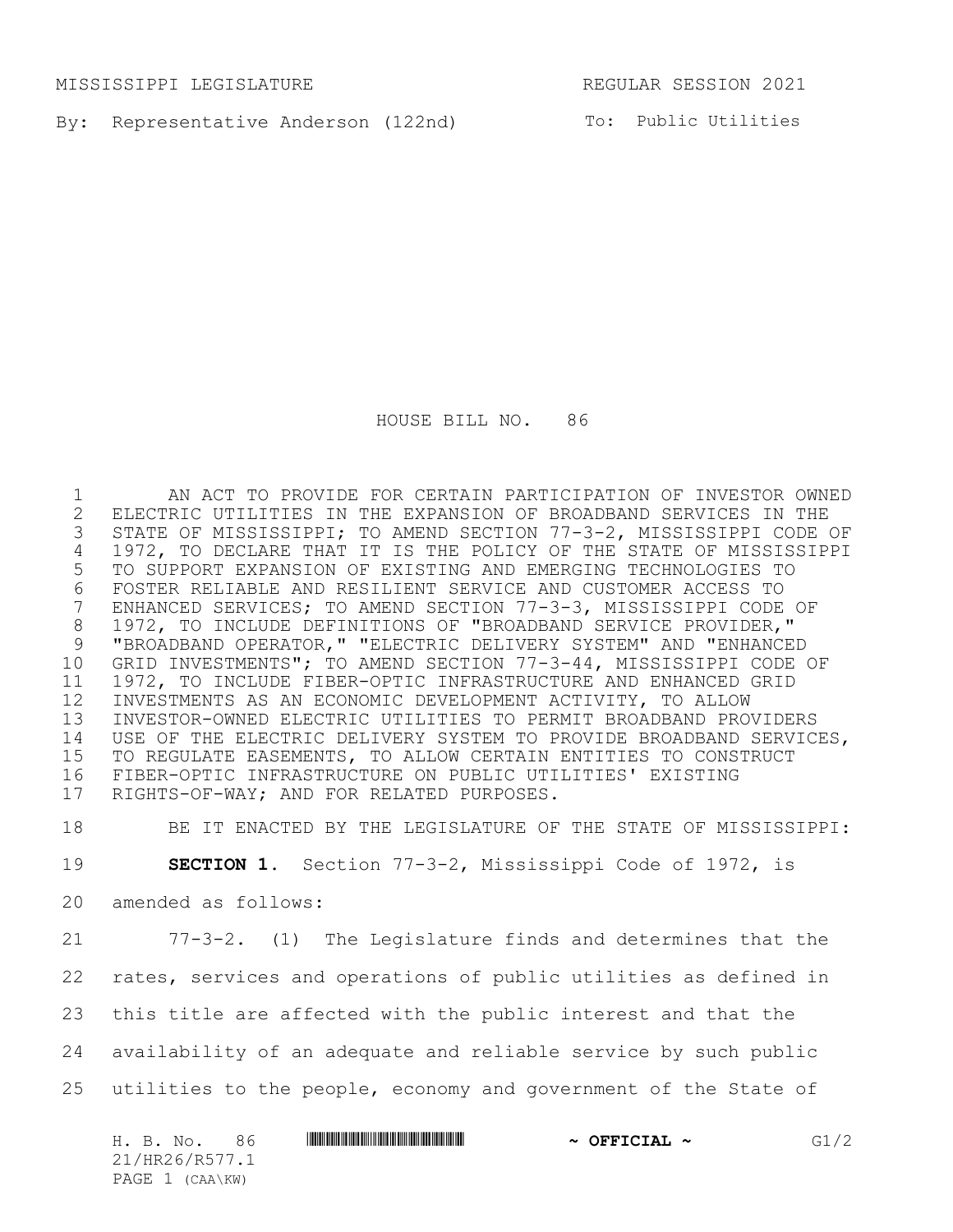Mississippi is a matter of public policy. The Legislature hereby declares to be the policy of the State of Mississippi:

 (a) To provide fair regulation of public utilities in the interest of the public;

 (b) To promote the inherent advantage of regulated public utilities;

 (c) To promote adequate, reliable and economical service to all citizens and residents of the state;

 (d) To provide just and reasonable rates and charges for public utility services without unjust discrimination, undue preferences or advantages, or unfair or destructive competitive practices and consistent with long-term management and conservation of energy resources by avoiding wasteful, uneconomic and inefficient uses of energy;

 (e) To encourage and promote harmony between public utilities, their users and the environment;

 (f) To foster the continued service of public utilities on a well-planned and coordinated basis that is consistent with the level of service needed for the protection of public health and safety and for the promotion of the general welfare;

 (g) To cooperate with other states and the federal government in promoting and coordinating interstate and intrastate public utility service and reliability;

 (h) To encourage the continued study and research for new and innovative rate-making procedures which will protect the

H. B. No. 86 \*HR26/R577.1\* **~ OFFICIAL ~** 21/HR26/R577.1 PAGE 2 (CAA\KW)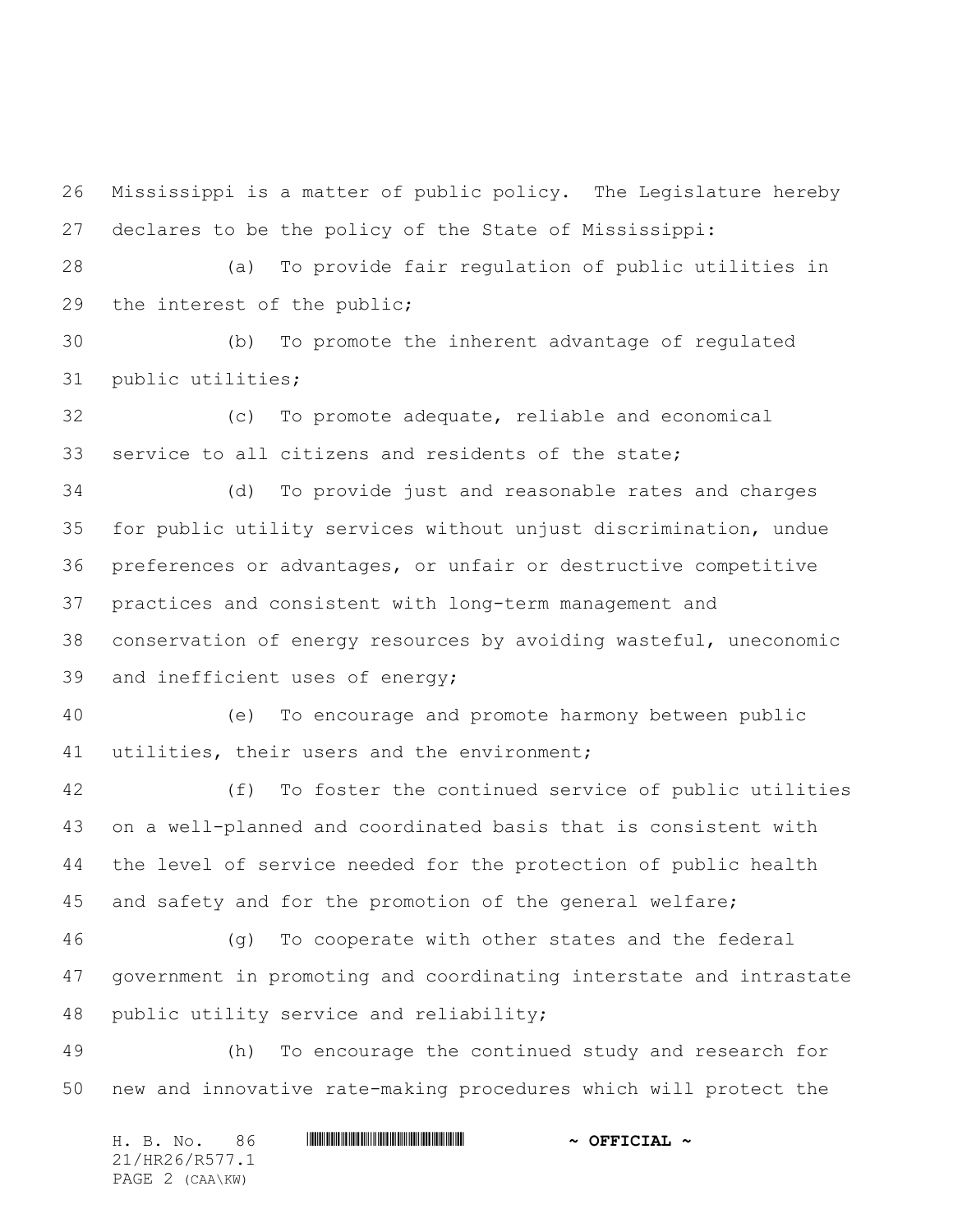state, the public, the ratepayers and the utilities, and where possible reduce the costs of the rate-making process; and (i) With respect to rate-regulated public utilities, to foster, encourage, enable and facilitate economic development in the State of Mississippi, **\* \* \*** to support and augment economic development activities, **\* \* \*** to expand deployment of existing and emerging technologies, including fiber-optic infrastructure and enhanced grid investments which will foster a more reliable and resilient utility delivery system and provide customer access to enhanced services, to authorize and empower the Public Service Commission **\* \* \*** in carrying out its statutory responsibilities, and to take every opportunity to advance the economic development of the state.

 (2) To these ends, therefore, authority shall be vested in the Mississippi Public Service Commission to regulate public utilities in accordance with the provisions of this title.

 (3) (a) The commission shall, in addition to its other powers and duties, be authorized and empowered, in its discretion, to consider and adopt a formula type rate of return evaluation rate which may include provision for the commission to:

71 (i) Periodically review and adjust, if required, the utility's level of revenues based upon the actual books and records of the utility which are periodically the subject of 74 independent audits and regulatory audits;

H. B. No. 86 \*HR26/R577.1\* **~ OFFICIAL ~** 21/HR26/R577.1 PAGE 3 (CAA\KW)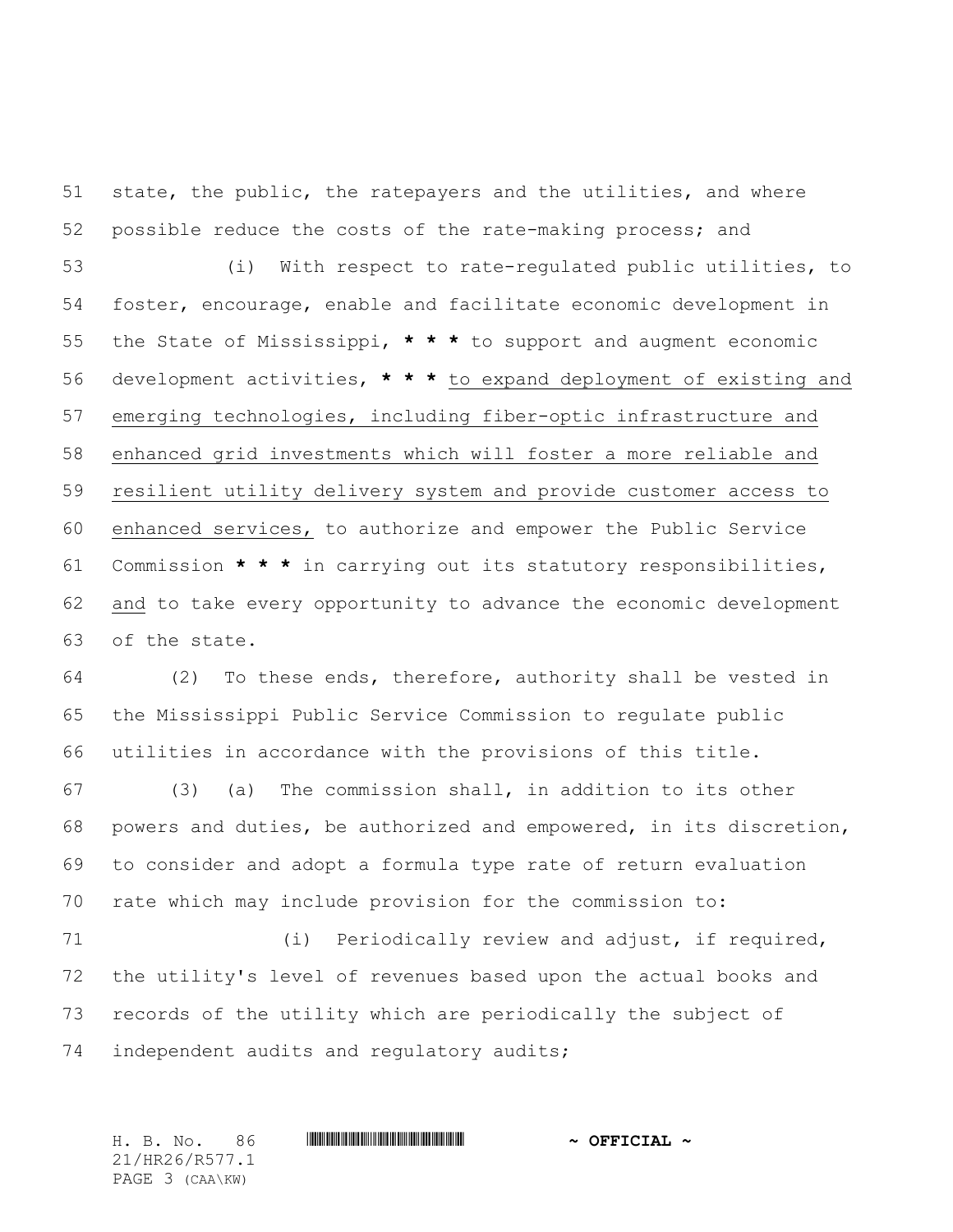(ii) Review the utility's performance in certain areas or categories which may be used by the commission in the manner selected by it which may include rate incentives or penalties so long as such are found to be fair and reasonable and result in a level of revenue which is fair and reasonable; and (iii) Use such other provisions which may be

permitted by this chapter.

 (b) When a formula type rate of return evaluation rate with periodic revenue adjustments is adopted by the commission, each periodic revenue adjustment will be separately considered for the purpose of determining whether a hearing is required pursuant to Section 77-3-39(1), and no such hearing shall be required if the amount of any separate periodic adjustment to the level of revenues of the utility is not a "major change" as defined in Section 77-3-37(8).

 (c) In administering any such formula type rate of return evaluation rate, the following procedures shall be observed by the commission:

 (i) Each periodic evaluation shall be supported with a sworn filing by the utility incorporating the data specified in the formula rate adopted by the commission, and such data shall be verified by the commission; and

97 (ii) A hearing shall be required, as provided by law, to determine compliance with the formula rate plan and the accuracy of the data prior to any change in the level of revenues

| H. B. No.       |  | $\sim$ OFFICIAL $\sim$ |
|-----------------|--|------------------------|
| 21/HR26/R577.1  |  |                        |
| PAGE 4 (CAA\KW) |  |                        |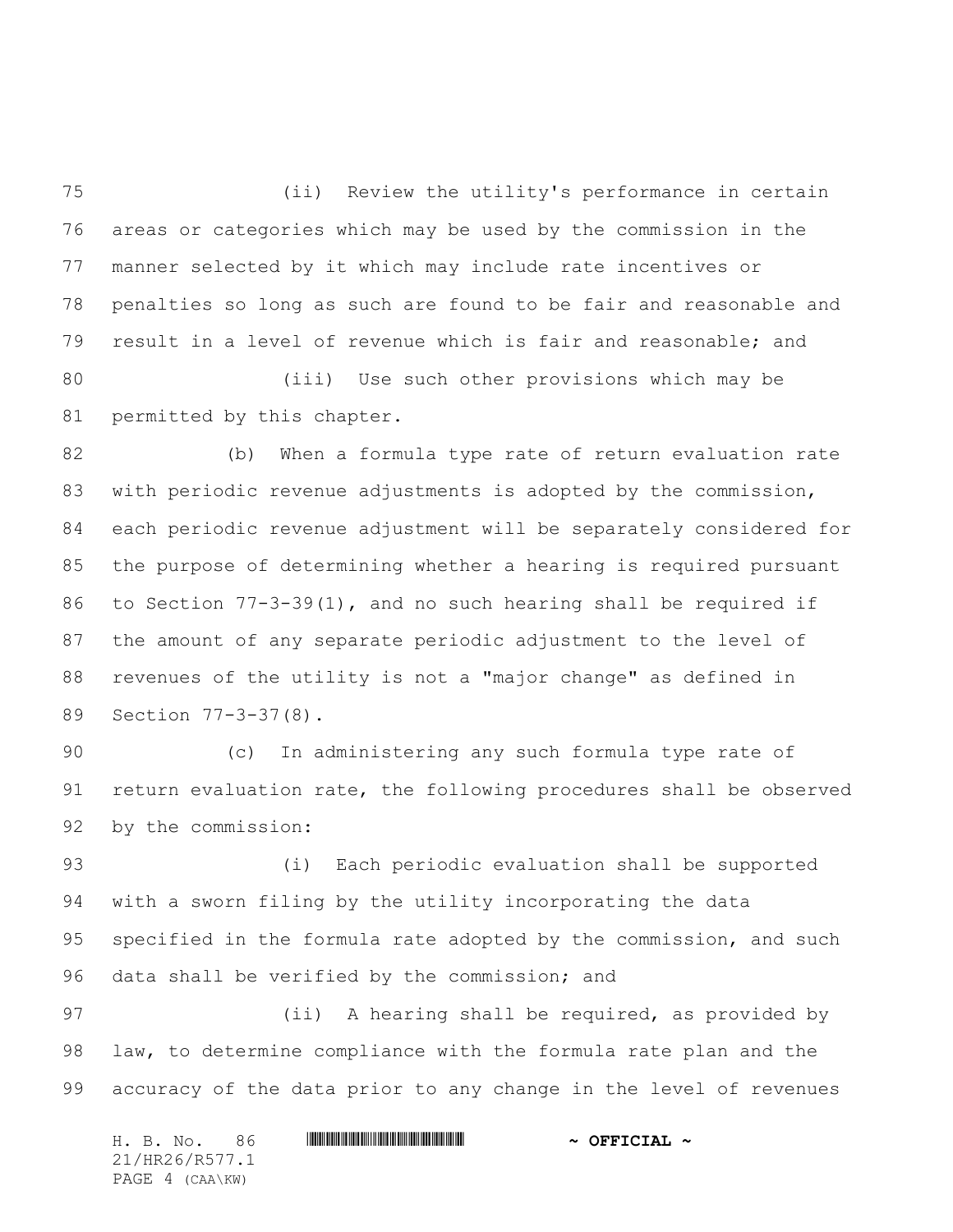if the cumulative change in any calendar year exceeds the greater of Two Hundred Thousand Dollars (\$200,000.00) or four percent (4%) 102 of the annual revenues of the utility.

 (d) The requirements of paragraphs (a), (b) and (c) of this subsection and other applicable provisions of Title 77, Chapter 3, Article 1, Mississippi Code of 1972, which are observed by the commission in administering such rate, are hereby declared to be procedural but are not required to be included in the rate itself.

 (4) It is the intention of the Legislature to validate, retroactively to its initial adoption by the commission, any formula type rate, including any revenue adjustments effected pursuant thereto, which has heretofore been adopted by the commission. For the purposes of the retroactive validation and the administration of any formula type rate heretofore adopted by the commission, should the provisions of Title 77, Chapter 3, Article 1, Mississippi Code of 1972, conflict with any provisions of such formula type rate, Title 77, Chapter 3, Article 1, Mississippi Code of 1972, shall be interpreted to prevail and the formula type rate shall hereafter be administered or revised to conform to Title 77, Chapter 3, Article 1, Mississippi Code of 1972; provided, however, such conflict, if any, shall not be held to invalidate the retroactive effect of this section upon such rate.

21/HR26/R577.1 PAGE 5 (CAA\KW)

H. B. No. 86 \*HR26/R577.1\* **~ OFFICIAL ~**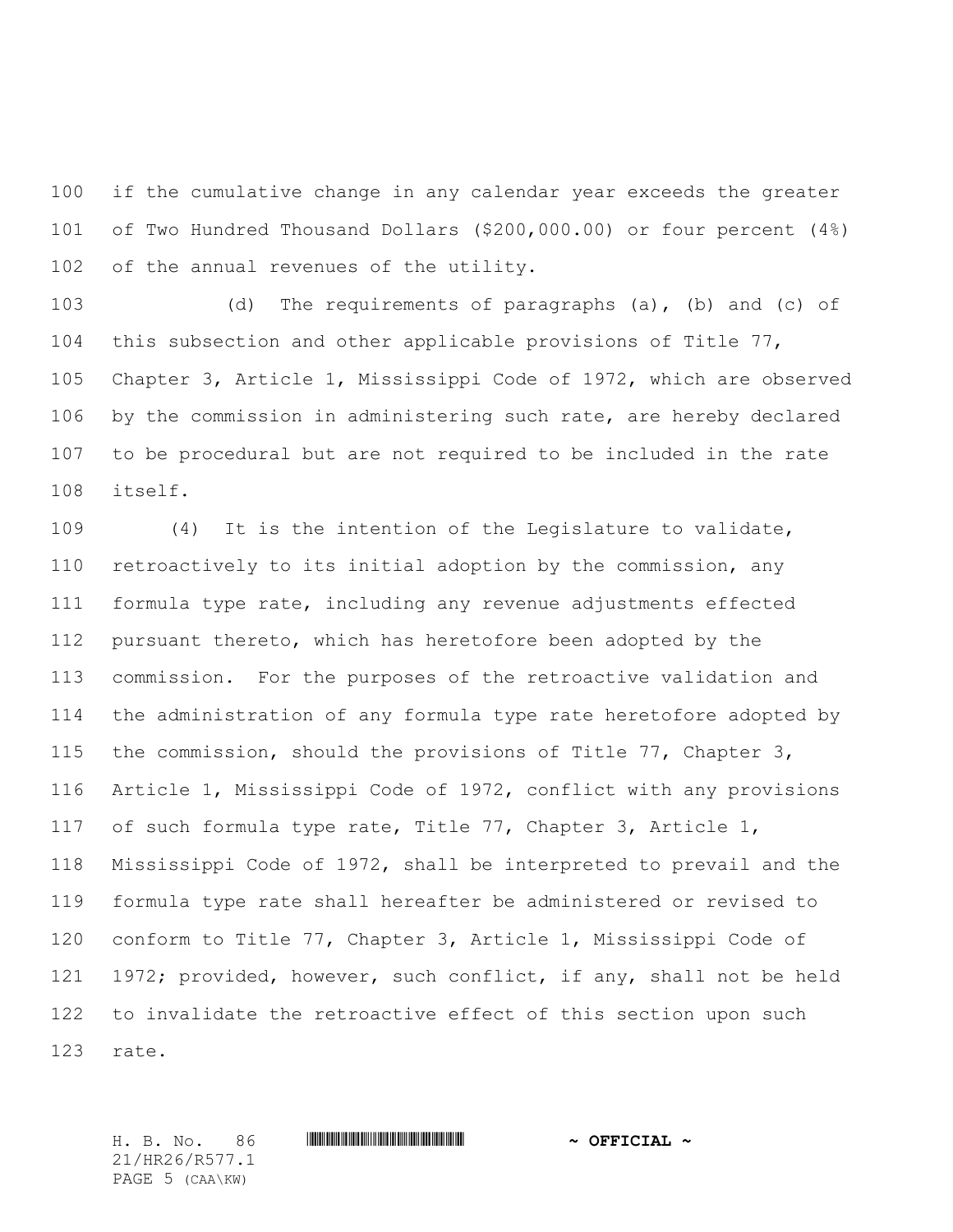**SECTION 2.** Section 77-3-3, Mississippi Code of 1972, is amended as follows:

77-3-3. As used in this chapter:

 (a) The term "corporation" includes a private or public corporation, a municipality, an association, a joint-stock association or a business trust.

 (b) The term "person" includes a natural person, a partnership of two (2) or more persons having a joint or common interest, a cooperative, nonprofit, limited dividend or mutual association, a corporation, or any other legal entity.

 (c) The term "municipality" includes any incorporated city, town or village.

 (d) The term "public utility" includes persons and corporations, or their lessees, trustees and receivers now or hereafter owning or operating in this state equipment or facilities for:

 (i) The generation, manufacture, transmission or distribution of electricity to or for the public for compensation;

142 (ii) The transmission, sale, sale for resale, or distribution of natural, artificial, or mixed natural and artificial gas to the public for compensation by means of transportation, transmission, or distribution facilities and 146 equipment located within this state; however, the term shall not 147 include the production and gathering of natural gas, the sale of natural gas in or within the vicinity of the field where produced,

21/HR26/R577.1 PAGE 6 (CAA\KW)

## H. B. No. 86 \*HR26/R577.1\* **~ OFFICIAL ~**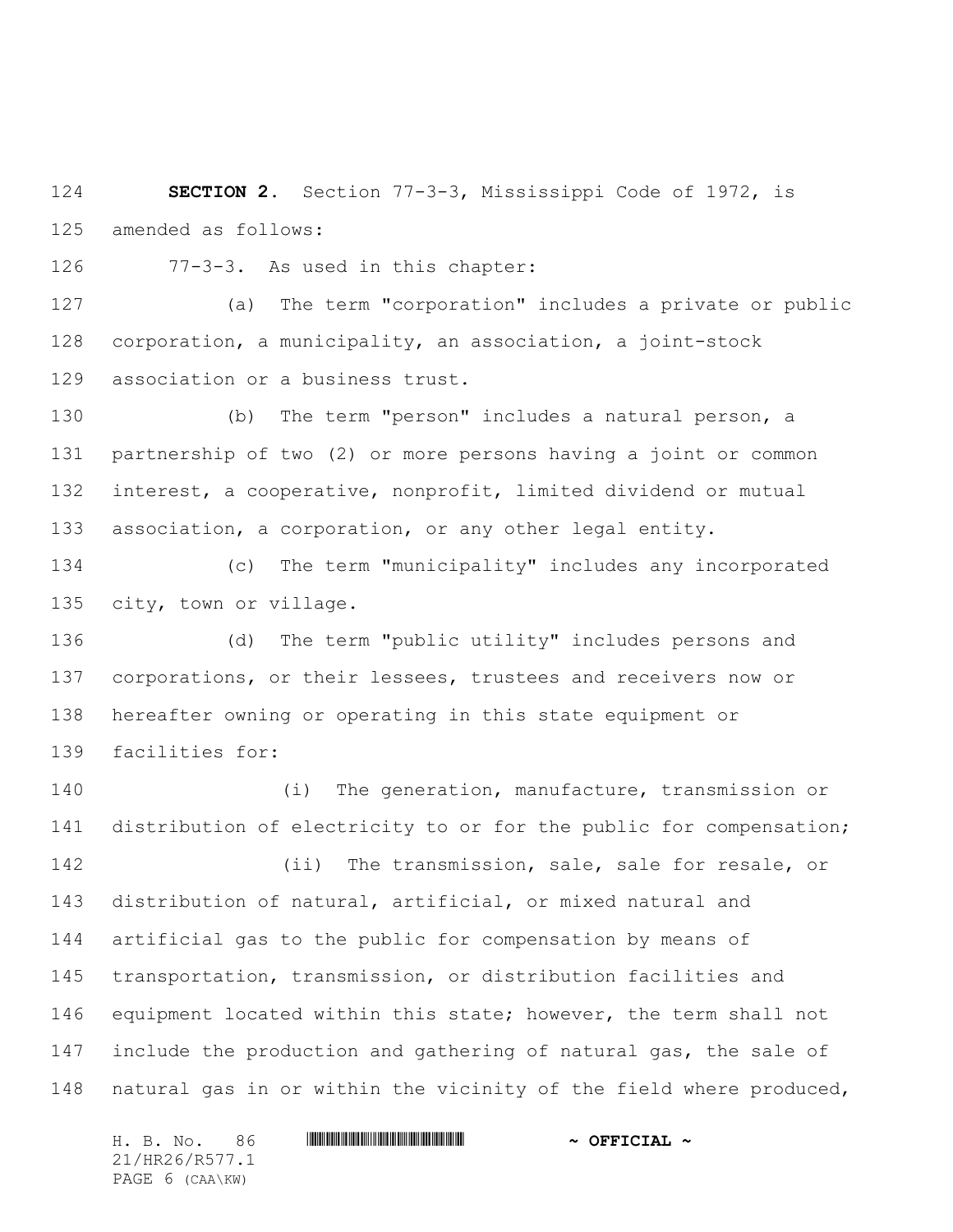or the distribution or sale of liquefied petroleum gas or the sale to the ultimate consumer of natural gas for use as a motor vehicle fuel;

 (iii) The transmission, conveyance or reception of any message over wire, of writing, signs, signals, pictures and sounds of all kinds by or for the public, where such service is offered to the public for compensation, and the furnishing, or the furnishing and maintenance, of equipment or facilities to the public, for compensation, for use as a private communications system or part thereof; however, no person or corporation not otherwise a public utility within the meaning of this chapter shall be deemed such solely because of engaging in this state in the furnishing, for private use as last aforementioned, and 162 moreover, nothing in this chapter shall be construed to apply to television stations, radio stations, community television antenna services, video services, Voice over Internet Protocol services ("VoIP"), any wireless services, including commercial mobile services, Internet Protocol ("IP") - enabled services or broadband services; and

 (iv) The transmission, distribution, sale or resale of water to the public for compensation, or the collection, transmission, treatment or disposal of sewage, or otherwise operating a sewage disposal service, to or for the public for compensation.

H. B. No. 86 \*HR26/R577.1\* **~ OFFICIAL ~** 21/HR26/R577.1 PAGE 7 (CAA\KW)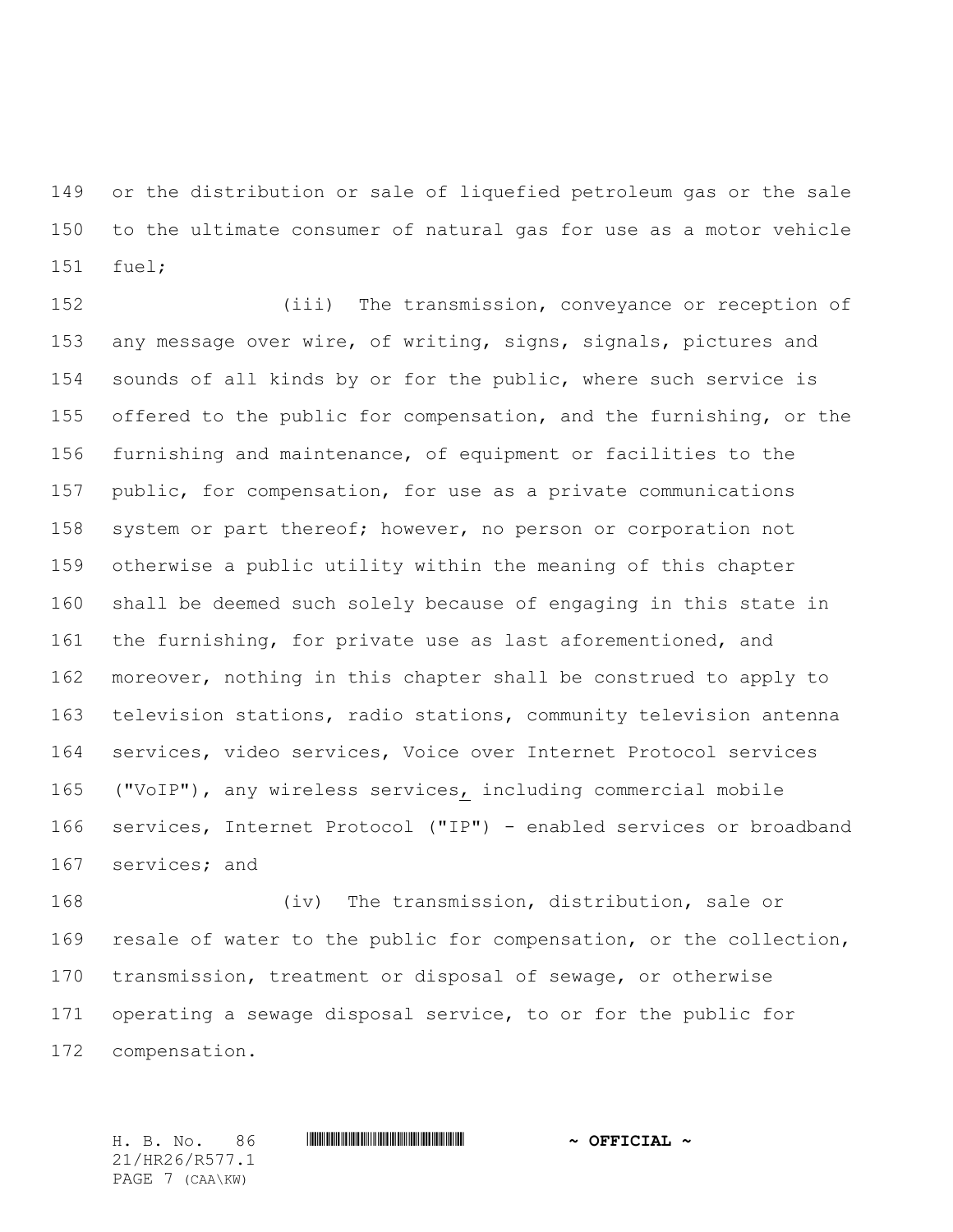The term "public utility" shall not include any person not otherwise a public utility, who furnishes the services or commodity described in this paragraph only to himself, his employees or tenants as an incident of such employee service or 177 tenancy, if such services are not sold or resold to such tenants or employees on a metered or consumption basis other than the submetering authorized under Section 77-3-97.

 A public utility's business other than of the character defined in subparagraphs (i) through (iv) of this paragraph is not subject to the provisions of this chapter.

 (e) The term "rate" means and includes every compensation, charge, fare, toll, customer deposit, rental and classification, or the formula or method by which such may be determined, or any of them, demanded, observed, charged or collected by any public utility for any service, product or commodity described in this section, offered by it to the public, and any rules, regulations, practices or contracts relating to any such compensation, charge, fare, toll, rental or classification; however, the term "rate" shall not include charges for electrical current furnished, delivered or sold by one (1) public utility to another for resale.

 (f) The word "commission" shall refer to the Public Service Commission of the State of Mississippi, as now existing, unless otherwise indicated.

H. B. No. 86 \*HR26/R577.1\* **~ OFFICIAL ~** 21/HR26/R577.1 PAGE 8 (CAA\KW)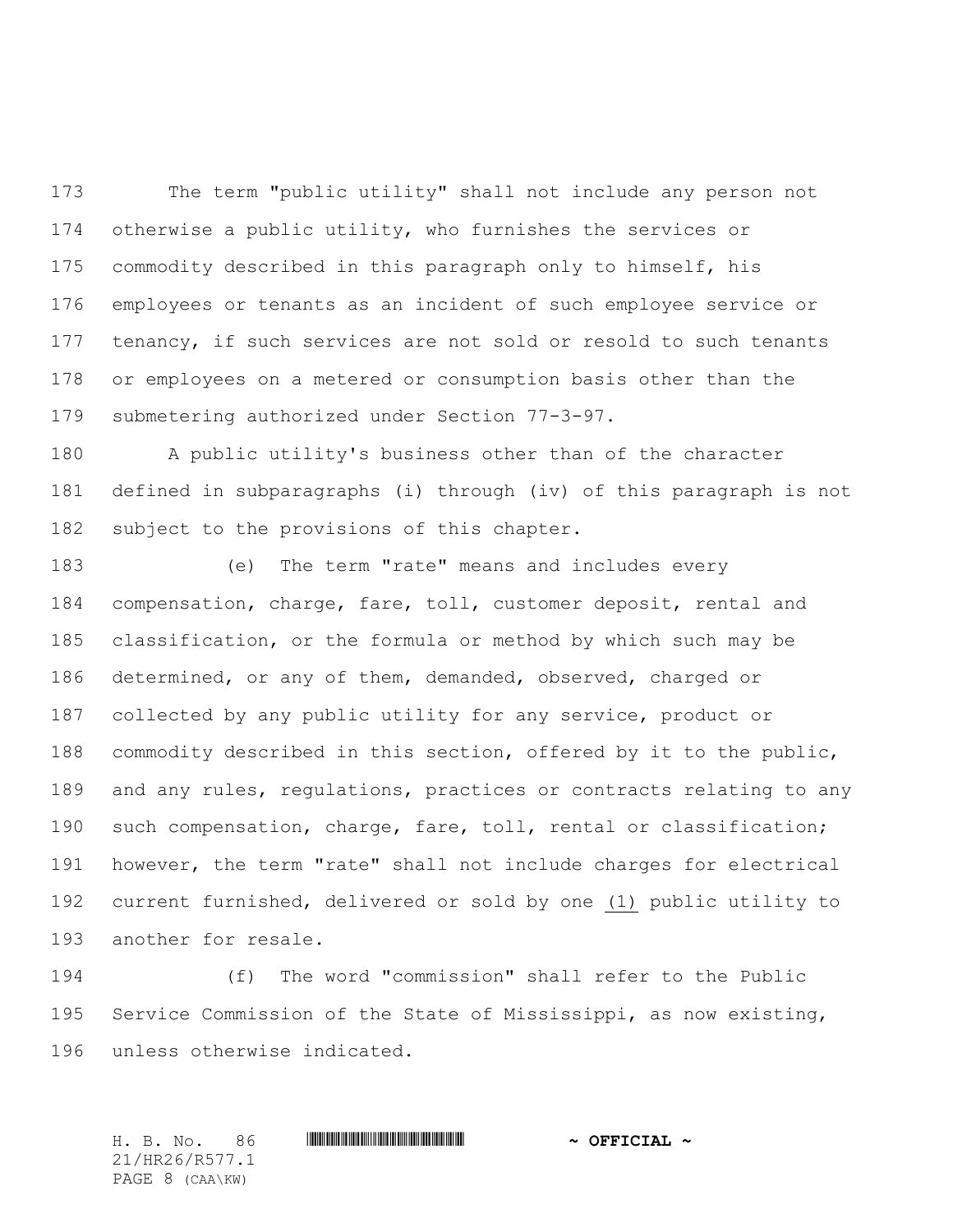(g) The term "affiliated interest" or "affiliate" includes:

 (i) Any person or corporation owning or holding, directly or indirectly, twenty-five percent (25%) or more of the voting securities of a public utility;

 (ii) Any person or corporation in any chain of successive ownership of twenty-five percent (25%) or more of the voting securities of a public utility;

 (iii) Any corporation of which fifteen percent (15%) or more of the voting securities is owned or controlled, 207 directly or indirectly, by a public utility;

 (iv) Any corporation of which twenty-five percent (25%) or more of the voting securities **\* \* \*** is owned or controlled, directly or indirectly, by any person or corporation that owns or controls, directly or indirectly, twenty-five percent (25%) or more of the voting securities of any public utility or by any person or corporation in any chain of successive ownership of twenty-five percent (25%) of such securities;

 (v) Any person who is an officer or director of a public utility or of any corporation in any chain of successive ownership of fifteen percent (15%) or more of voting securities of a public utility; or

 (vi) Any person or corporation that the commission, after notice and hearing, determines actually exercises any substantial influence or control over the policies

H. B. No. 86 \*HR26/R577.1\* **~ OFFICIAL ~** 21/HR26/R577.1 PAGE 9 (CAA\KW)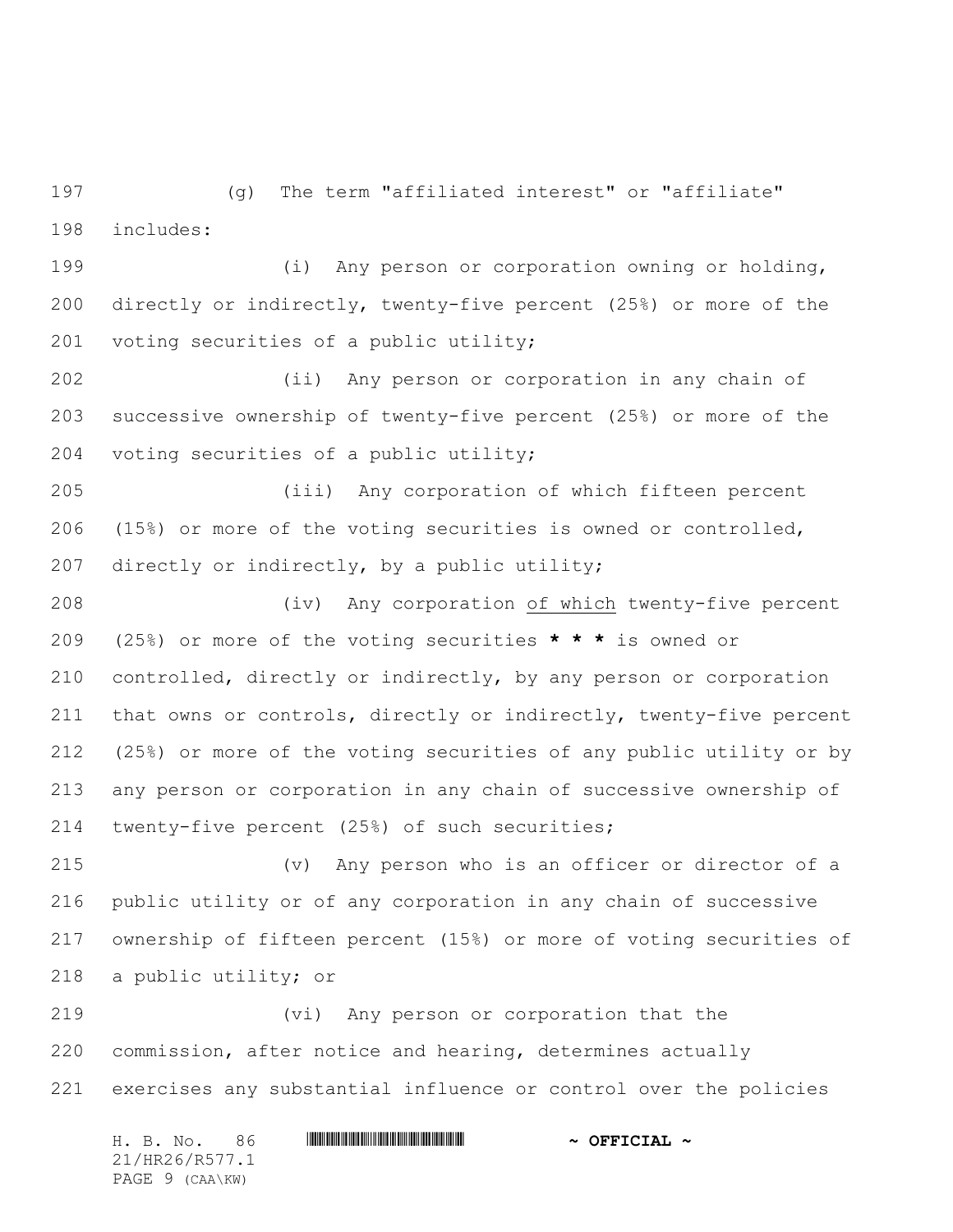and actions of a public utility, or over which a public utility exercises such control, or that is under a common control with a public utility, such control being the possession, directly or indirectly, of the power to direct or cause the discretion of the management and policies of another, whether such power is established through ownership of voting securities or by any other direct or indirect means.

 However, the term "affiliated interest" or "affiliate" shall not include a joint agency organized pursuant to Section 77-5-701 et seq., nor a member municipality thereof.

 (h) The term "facilities" includes all the plant and equipment of a public utility, used or useful in furnishing public utility service, including all real and personal property without limitation, and any and all means and instrumentalities in any manner owned, operated, leased, licensed, used, controlled, furnished or supplied for, by or in connection with its public utility business.

 (i) The term "cost of service" includes operating expenses, taxes, depreciation, net revenue and operating revenue requirement at a claimed rate of return from public utility operations.

 (j) The term "lead-lag study" includes an analysis to determine the amount of capital which investors in a public utility, the rates of which are subject to regulation under the provisions of this chapter, must provide to meet the day-to-day

H. B. No. 86 \*HR26/R577.1\* **~ OFFICIAL ~** 21/HR26/R577.1 PAGE 10 (CAA\KW)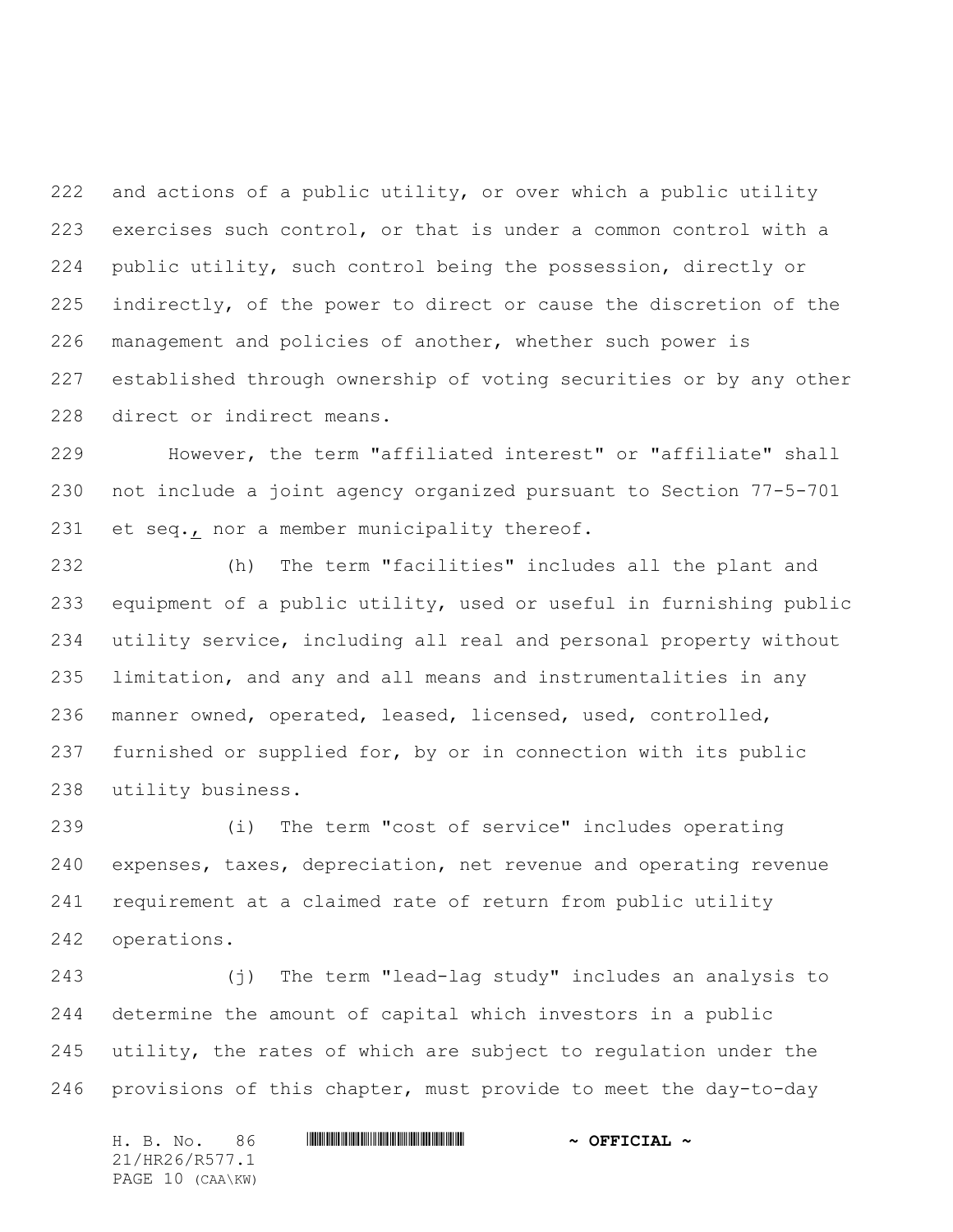operating costs of the public utility prior to the time such costs are recovered from customers, and the measurement of (i) the lag in collecting from the customer the cost of providing service, and (ii) the lag in paying the cost of providing service by the public utility.

 (k) The term "broadband services" means any service that consists of or includes a high-speed access capability to transmit at a rate that is not less than two hundred (200) kilobits per second either in the upstream or downstream direction and either:

 (i) Is used to provide access to the internet, or (ii) Provides computer processing, information storage, information content or protocol conversion, including any service applications or information service provided over such high-speed access service.

 (l) The term "video services" means video programming services without regard to delivery technology, including Internet Protocol technology ("Internet Protocol television or IPTV") and video programming provided as a part of a service that enables users to access content, information, email or other services offered over the public internet. The term "video programming" means any programming as defined in 47 USCS Section 522(20).

 (m) The term "Voice over Internet Protocol services" or "VoIP services" means any service that: (i) enables real-time, two-way voice communications that originate from or terminate to

| 86<br>H. B. No.  | $\sim$ OFFICIAL $\sim$ |
|------------------|------------------------|
| 21/HR26/R577.1   |                        |
| PAGE 11 (CAA\KW) |                        |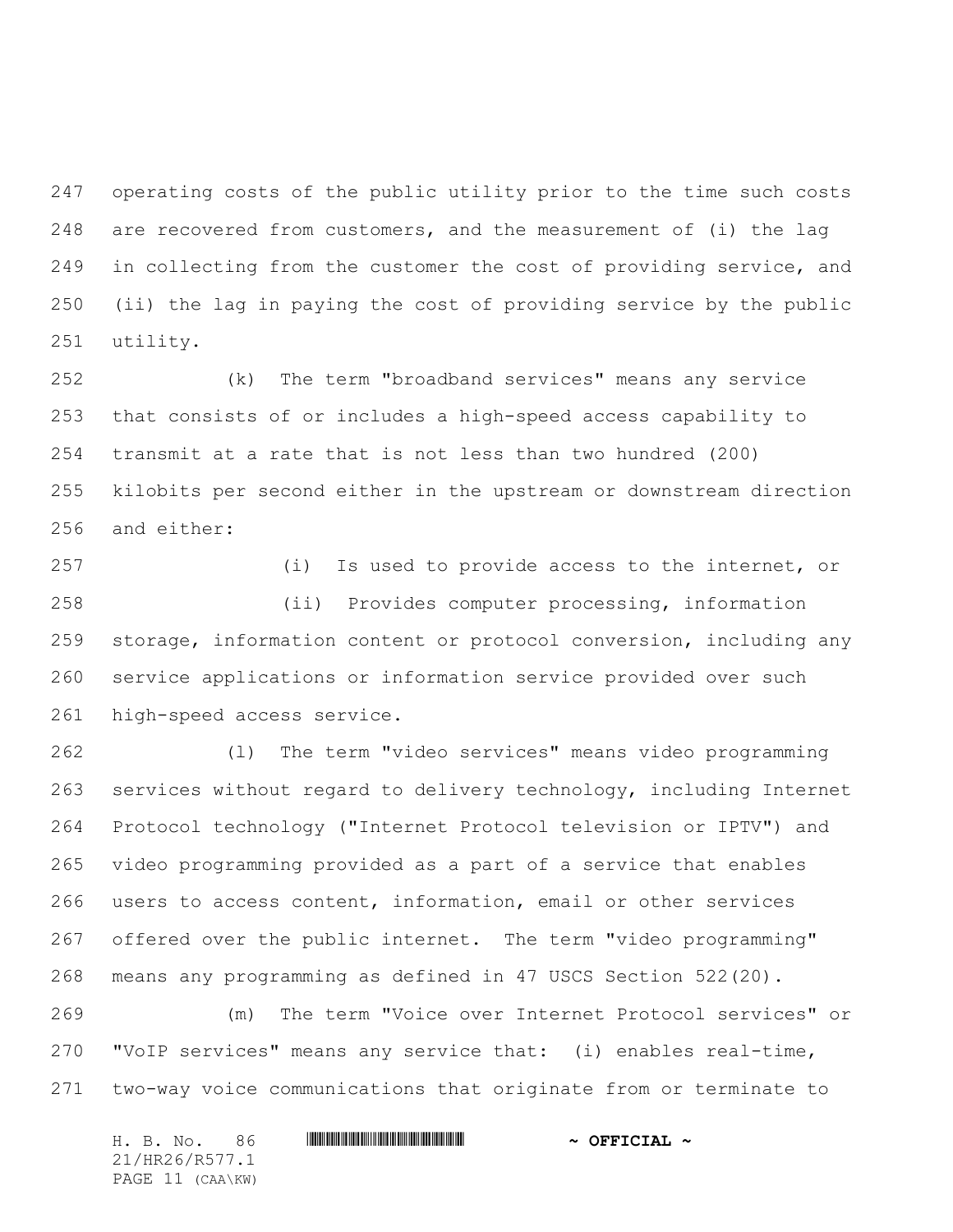the user's location in Internet Protocol or any successor protocol; (ii) uses a broadband connection from the user's location; and (iii) permits users generally to receive calls that originate on the Public Switched Telephone Network and to terminate calls to the Public Switched Telephone Network.

 (n) The term "commercial mobile services" means any services as defined in 47 USCS Section 332(d).

 (o) The term "Internet Protocol-enabled services" or "IP-enabled services" means any service, capability, functionality, or application provided using Internet Protocol, or any successor protocol, that enables an end user to send or receive a communication in Internet Protocol format, or any successor format, regardless of whether the communications is voice, data or video.

 (p) "Broadband service provider" means an entity that provides broadband services to others on a wholesale basis or to end-use customers on a retail basis.

 (q) "Broadband operator" means a broadband service provider that uses the electric delivery system of any public utility of the type as defined in Section 77-3-3(d)(i) with the public utility's consent to provide broadband services.

 (r) "Electric delivery system" means the poles, lines, fiber, cables, broadband system, materials, equipment, easements and other facilities or properties used by any public utility of

H. B. No. 86 \*HR26/R577.1\* **~ OFFICIAL ~** 21/HR26/R577.1 PAGE 12 (CAA\KW)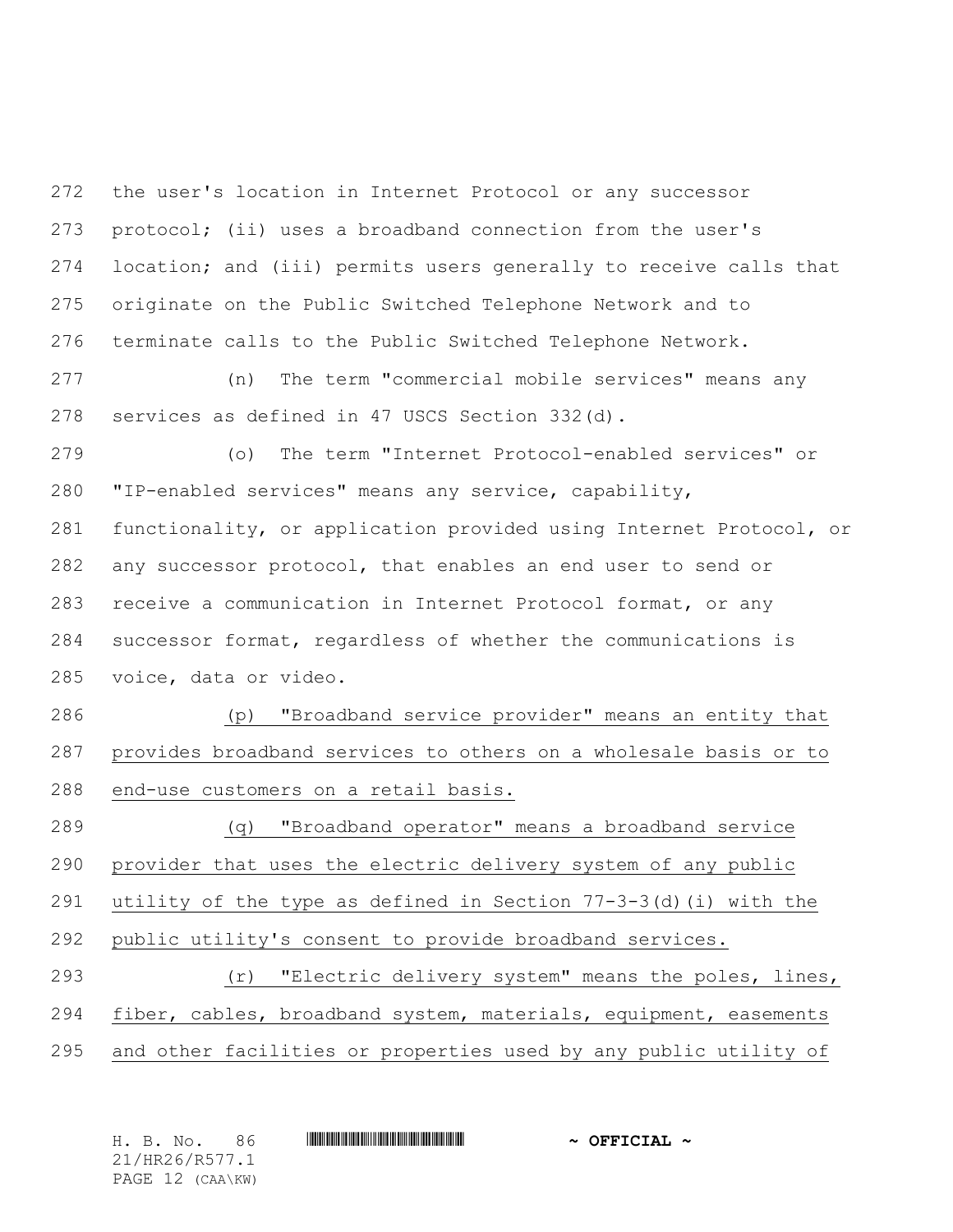the type as defined in Section 77-3-3(d)(i) to deliver or

facilitate the delivery, sale or use of electric energy.

 (s) The term "enhanced grid investments" means investments in technologies and services that support and improve the operational performance, service reliability, resiliency and security of the electric delivery system.

 Nothing contained in this paragraph shall apply to retail services that are tariffed by the commission.

 **SECTION 3.** Section 77-3-44, Mississippi Code of 1972, is amended as follows:

 77-3-44. (1) Any rate-regulated electric or natural gas public utility with certificated service area in Mississippi may undertake economic development activities, whether directly or indirectly, including activities such as providing capital, or investment in or acquisition and development of business or industrial sites and the necessary infrastructure or services needed to attract new or existing businesses or industry, to create or maintain employment opportunities, or expansion of fiber-optic infrastructure and enhanced grid investments, including those which provide customer access to modern-enhanced services, or otherwise to positively impact or in some manner promote the sale of electric energy or natural gas within its certificated service area. Any facilities developed, constructed or acquired in support of the activities described in this section, including fiber-optic infrastructure investments and

H. B. No. 86 \*HR26/R577.1\* **~ OFFICIAL ~** 21/HR26/R577.1 PAGE 13 (CAA\KW)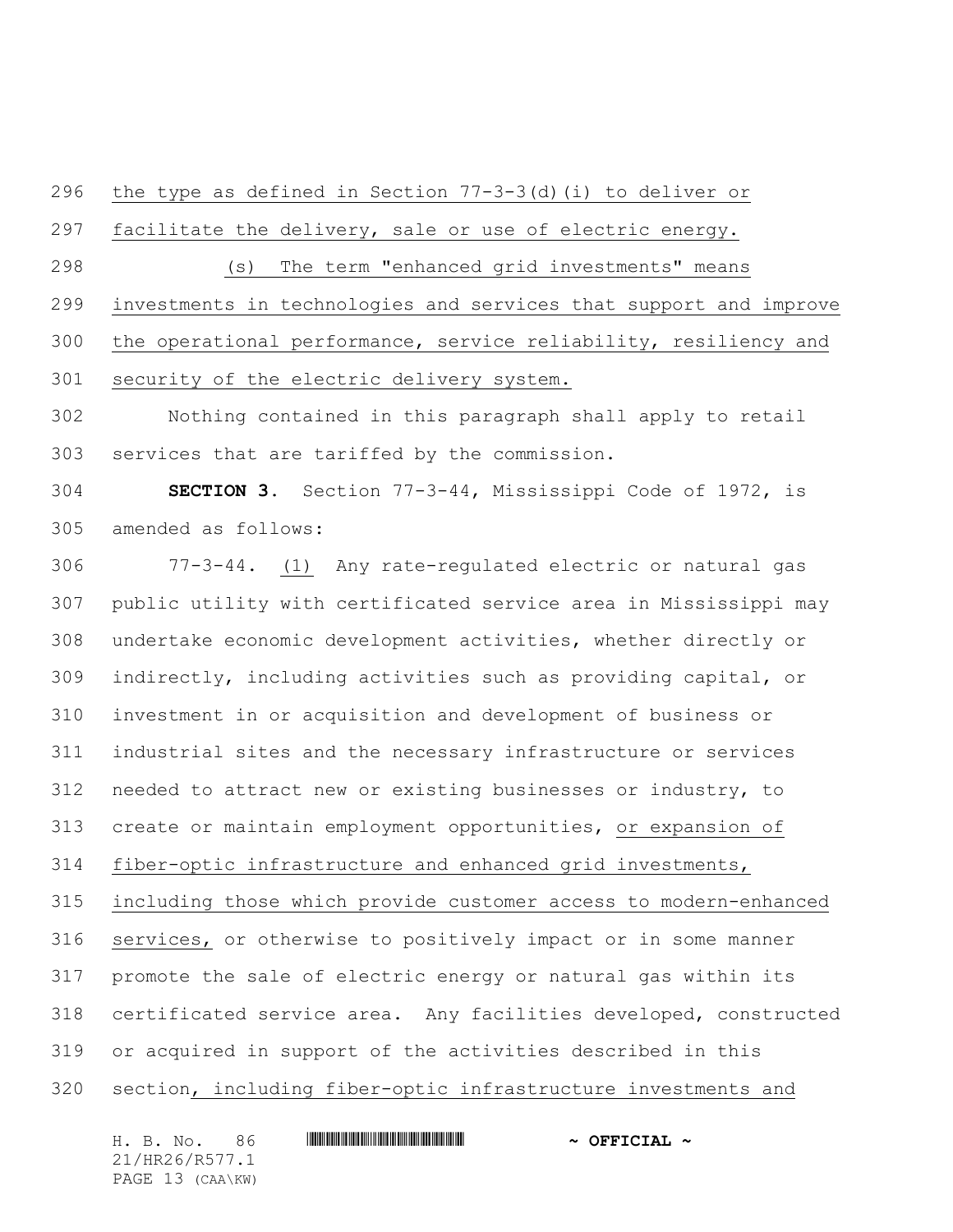enhanced grid investments, including those which provide customer access to modern-enhanced services, for which a certificate of public convenience and necessity or other commission approval has been granted after July 1, 2015, as well as any capital investment in natural gas reserves made directly or indirectly by an electric or natural gas public utility to foster long-term stability in the cost of fuel, may be deemed used and useful in the provision of electric or natural gas service regardless of whether or not any end-use customers are taking service from said facilities or investment and otherwise recoverable through the utility's rates. (2) (a) In addition, to further expand fiber-optic infrastructure in the state, any rate-regulated public utility of the type as defined in Section 77-3-3(d)(i) may grant permission to broadband service providers to use the electric delivery system, including without limitation the fiber-optic infrastructure and enhanced grid investments, of the public utility to provide broadband services or other similar services as defined in Section 77-3-3(k) through (o). (b) The public utility shall not: (i) allow the use of its electric delivery system by a broadband operator to provide broadband services as defined above to diminish the reliability of the electric delivery system; (ii) require any person to purchase broadband services as a condition of receiving or continuing to receive electric service; or (iii) disconnect, or threaten to disconnect, electric service to any customer due to the customer's

H. B. No. 86 \*HR26/R577.1\* **~ OFFICIAL ~** 21/HR26/R577.1 PAGE 14 (CAA\KW)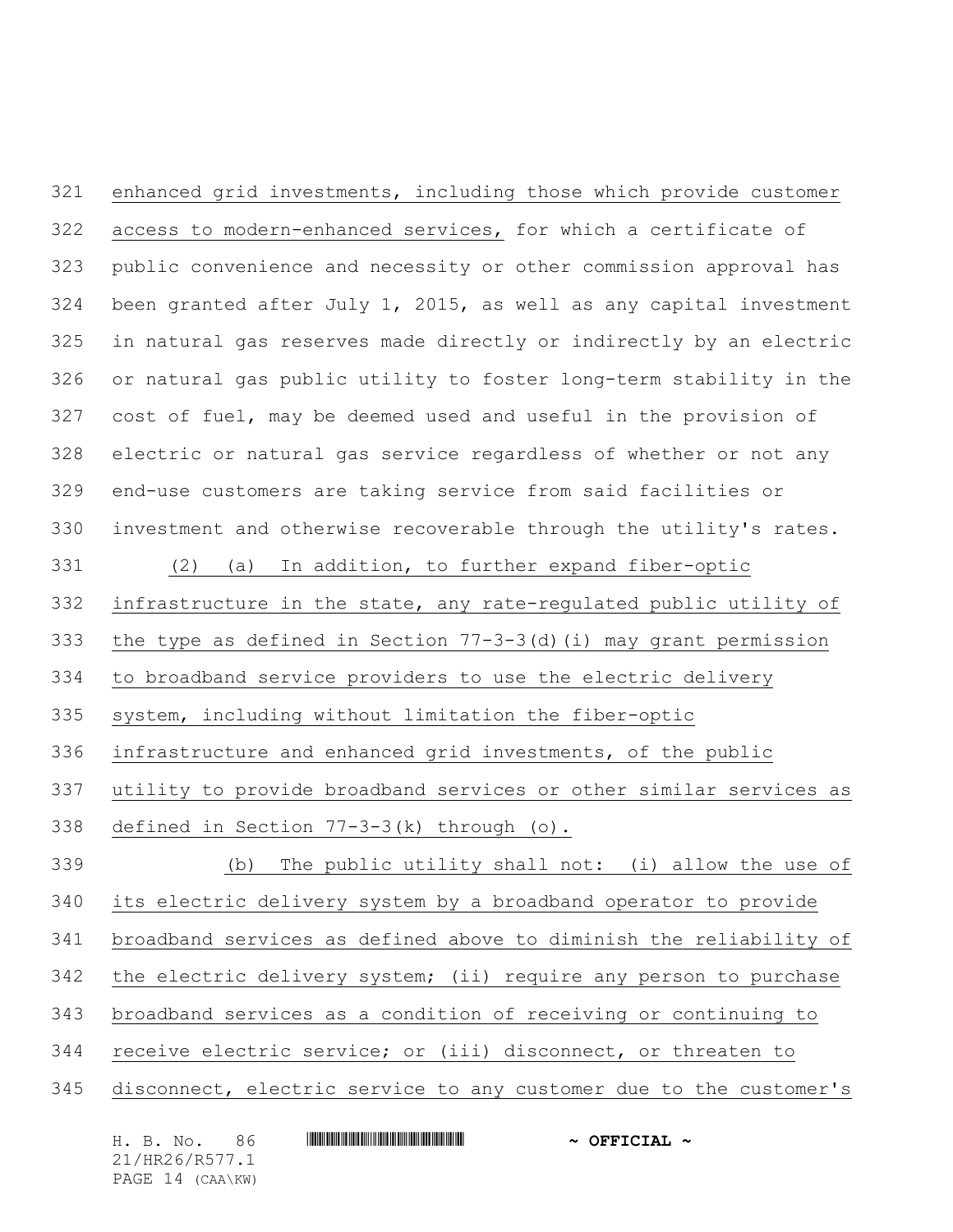failure to pay for broadband services. Any complaint related to a public utility's permissive offer of use pursuant to this paragraph (b) shall be brought before and resolved by the Public Service Commission. (c) In addition, to further expand fiber-optic infrastructure and economic development in the state, any public utility, including electric cooperatives, of the type as defined in Section 77-3-3(d)(i) may grant permission to a retail customer with a nonaggregated load greater than twenty (20) megawatts to construct, install, or maintain above or underground fiber-optic infrastructure on the public utility's existing right-of-way of its electric delivery system. (d) In instances where a landowner has previously been compensated for the use of their land through a right-of-way instrument with a public utility, the use of the public utility's electric delivery system for the provision of broadband services to a broadband operator or use of the public utility's existing right-of-way on its electric delivery system by a retail customer to construct, install, or maintain above or underground fiber-optic infrastructure shall not be considered an additional burden on the real property upon which the public utility's electric delivery system is located and shall not require the public utility, the broadband operator or retail customer to obtain the consent of anyone having an interest in the real

H. B. No. 86 \*HR26/R577.1\* **~ OFFICIAL ~** 21/HR26/R577.1 PAGE 15 (CAA\KW)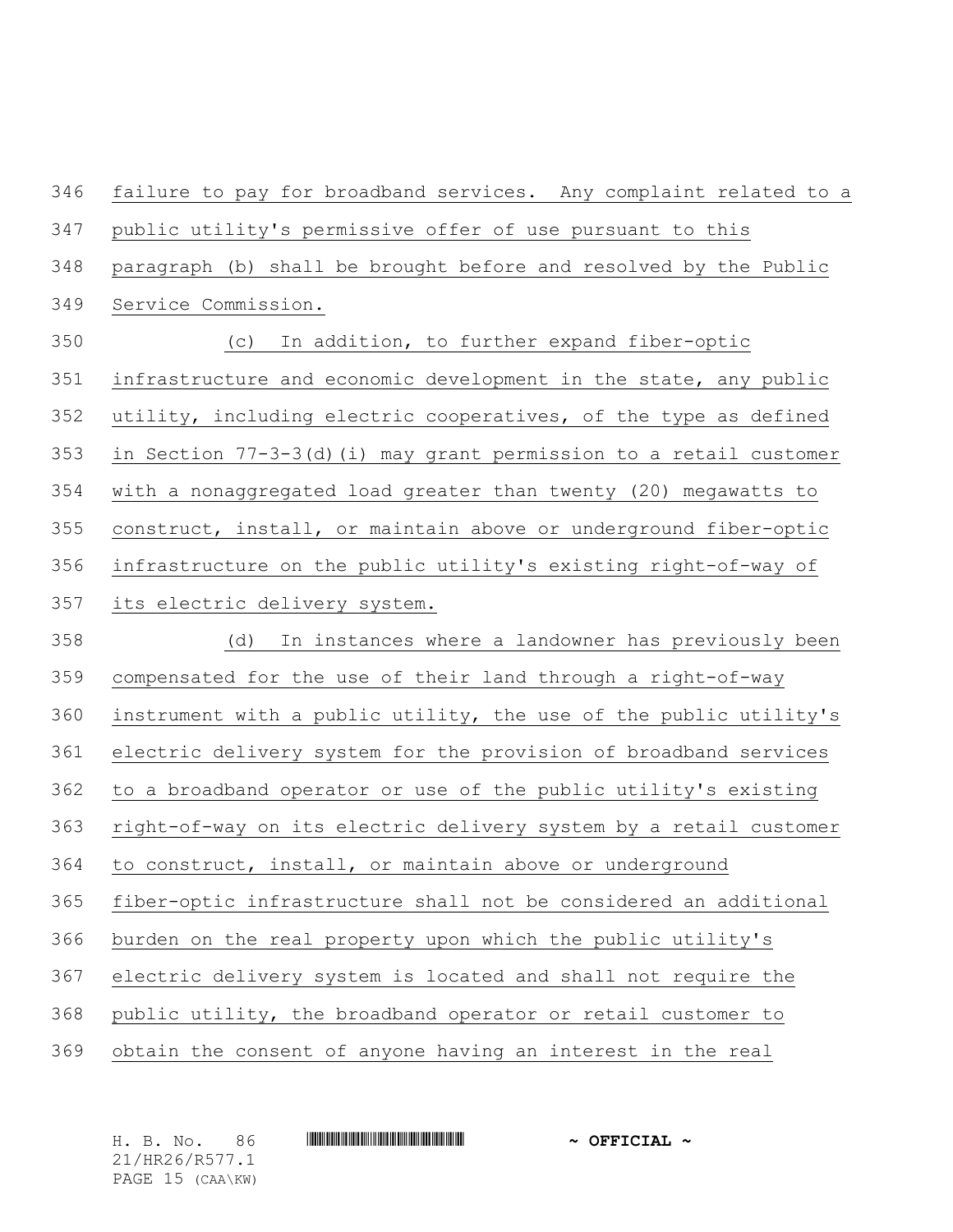property upon which the public utility's electric delivery system

is located.

 (e) If a portion of a public utility's electric delivery system is used by a broadband operator for the provision of broadband services or a portion of a public utility's right-of-way is used by a retail customer to construct, install, or maintain above or underground fiber-optic infrastructure and the landowner of the real property on which such portion is located believes his property has been damaged by such use, the landowner may petition the circuit court of the county in which the property is situated for any damages to which the landowner may be entitled under this subsection: (i) The petition allowed and damages recoverable under this subsection shall be the landowner's exclusive remedy, and the landowner shall not be entitled to assert any other 385 theory, claims or causes of action nor recover any other damages, punitive damages, costs, attorneys' fees, or other relief. (ii) The recoverable damages, if any, shall be recoverable only from the broadband operator or retail customer and not from the public utility. (iii) The damages recoverable shall be an amount equal to the difference between 1. the fair market value of the landowner's interest in the real property immediately before the public utility's electric delivery system on the owner's property was first used by the broadband operator or retail customer for

|  | H. B. No.        | 86. |  | $\sim$ OFFICIAL $\sim$ |
|--|------------------|-----|--|------------------------|
|  | 21/HR26/R577.1   |     |  |                        |
|  | PAGE 16 (CAA\KW) |     |  |                        |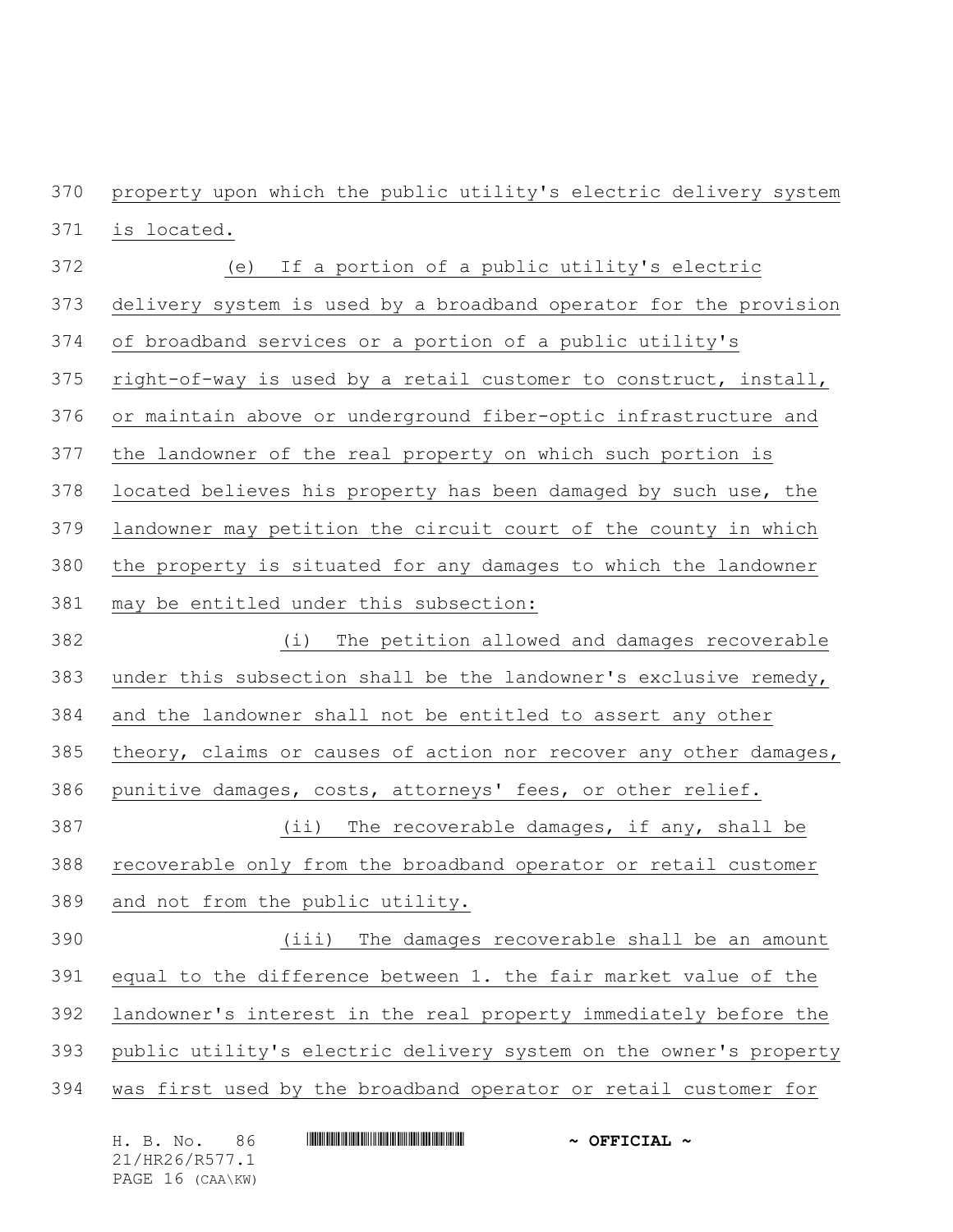the provision of broadband services, and 2. the fair market value 396 of the landowner's interest in the real property immediately after the public utility's electric delivery system on the landowner's property was first used by the broadband operator or retail customer for the provision of broadband services. The before-and-after values must be established by the testimony of a qualified real estate appraiser. The damages, if any, shall be fixed and shall not be deemed to continue, accumulate, or accrue. The court shall, as part of its judgment, confirm the rights granted by the public utility to the broadband operator or retail customer and their respective successors and assigns for the placement or use of a broadband system on or as part of the electric delivery system. The judgment will have the same effect of a conveyance executed in due form of law and shall run with the land; and a certified copy of said judgment may be filed by the broadband operator retail customer in the land records of the county in which the subject property is located. (iv) Evidence of past, current or future revenues or profits derived or to be derived by a broadband operator or retail customer from providing broadband services is not admissible for any purpose in any such proceeding. (v) The landowner shall not be entitled to any damages or other relief relating to any broadband system or portion thereof that is located on the landowner's property or any fiber-optic infrastructure by the retail customer that is located

|  | H. B. No.        | -86 | $\sim$ OFFICIAL $\sim$ |  |
|--|------------------|-----|------------------------|--|
|  | 21/HR26/R577.1   |     |                        |  |
|  | PAGE 17 (CAA\KW) |     |                        |  |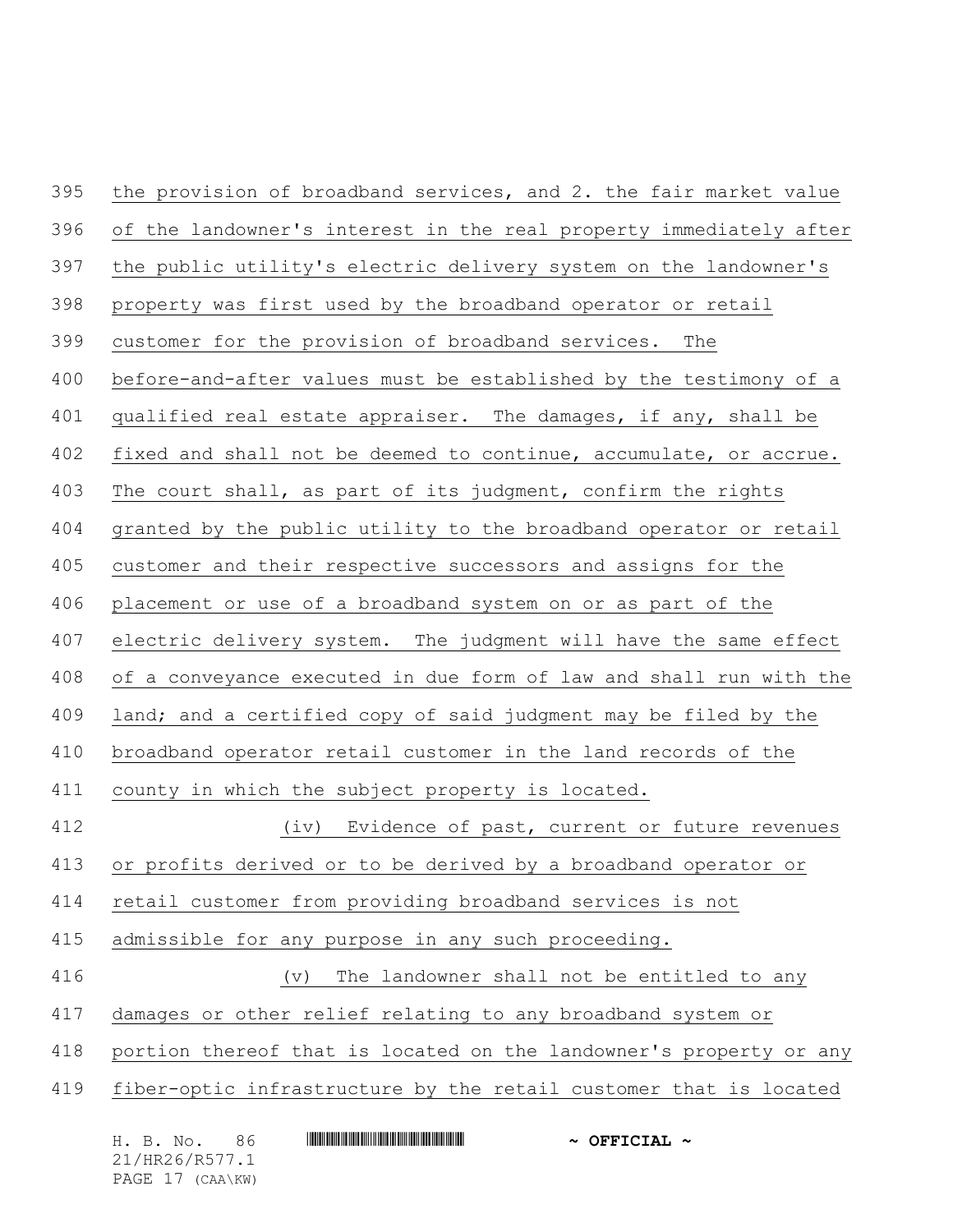on the landowner's property and is used or could be used by the electric public utility for its own operations.

 (vi) The landowner shall not be entitled to any relief or damages if an easement has been granted to the broadband operator or retail customer, if the landowner has authorized the public utility to use or allow others to use its electric delivery system for the provision of broadband services, or if the landowner has authorized the public utility to use its existing right-of-way to construct, install, or maintain above or underground fiber-optic infrastructure.

 (f) Nothing in this section shall affect, abrogate, or eliminate in any way any obligation of an electric provider, public utility or any broadband affiliate or broadband operator to comply with any applicable safety and permitting requirements of any railroad company or any state governmental body or agency with respect to property that is held or controlled by such railroad 436 company or state governmental body or agency, as the case may be, and in, on, over, or across which an easement is located. (g) All costs paid by an investor-owned public utility to acquire right-of-way shall be considered cost of service and 440 recovered through rates, and all revenue collected by an investor-owned public utility from third-party use of public utility right-of-way shall be credited back to customers in a comparable manner.

21/HR26/R577.1 PAGE 18 (CAA\KW)

H. B. No. 86 \*HR26/R577.1\* **~ OFFICIAL ~**